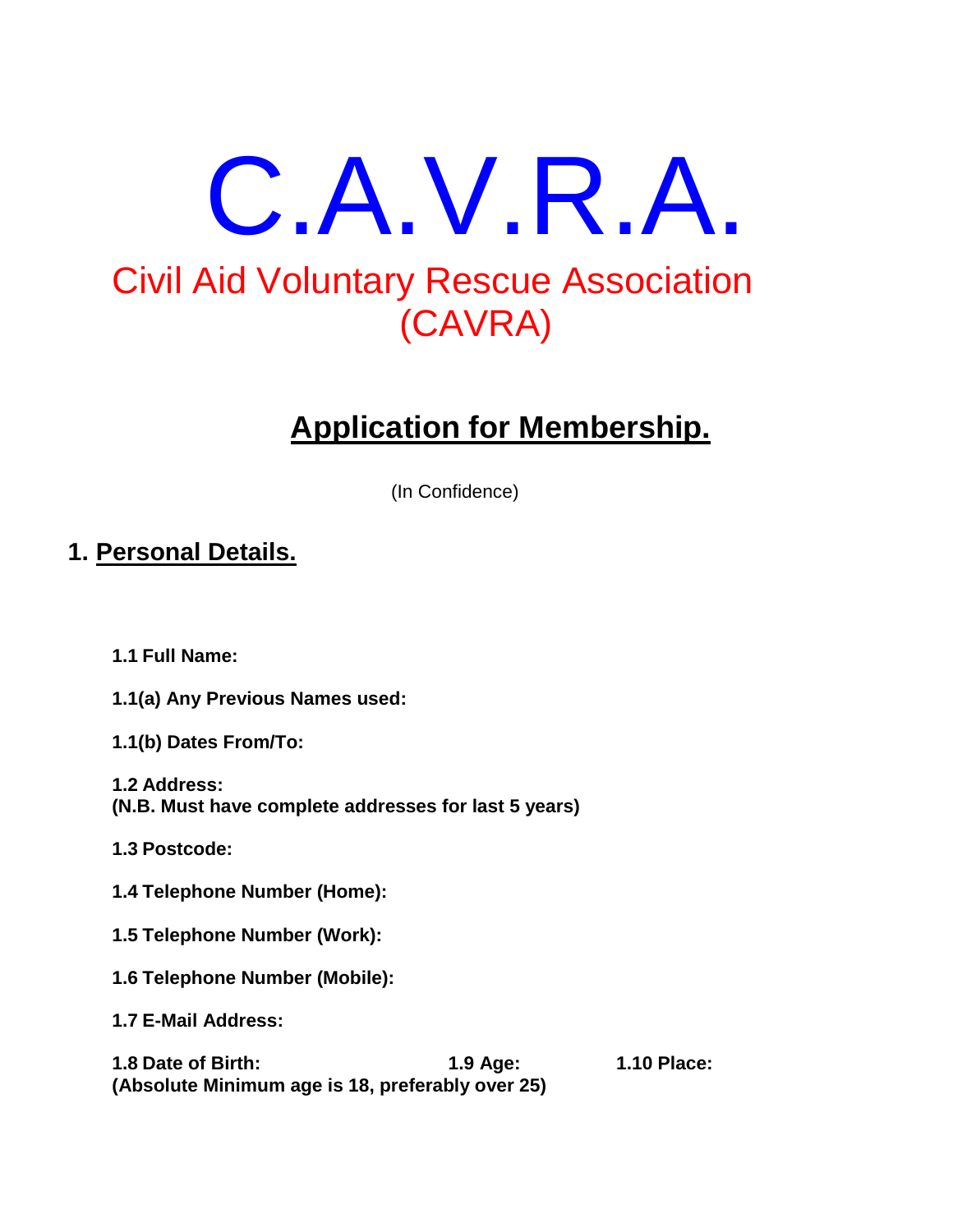**1.11 Occupation: 1.12 N.I. Number :**

- **1.13 Next of Kin: 1.14 Relationship to Member:**
- **1.15 Contact Details :**
- **1.16 Any other relevant information:**

# **2. Other Details.**

- **2.1 Do you hold a full Driving Licence?** (If so, please attach a photocopy)
- **2.2 If Yes, for which Groups:**
- **2.3 Driving Licence Number 2.4 Expiry Date:**

- **2.5 Do you have any Endorsements and/or Points?**
- **2.6 Do you have any specialist driving skills?** (e.g. HGV, PCV, Police Driver etc)
- **2.7 Have you ever been convicted of any Criminal Offence?** (ALL post are subject to a Criminal Records Bureau check at the Enhanced level)
- **2.8 Details of any Relevant Experience and qualifications:-** (Please give as many details as possible)
- **2.9 Do you hold a VALID First Aid Certificate?** (If so, at what level, and what is the date of expiry.)
- **2.10 Issuing Organisation: 2.11 Date of Expiry:**
- **2.12 Are you a serving member, or have you been a serving member of any other similar organisation?** (e.g. Special Constable, Lifeboat, H.M.Coastguard, MRT etc.)

#### **2.13 If you have ever been a member of any of the above organisations please give full details.**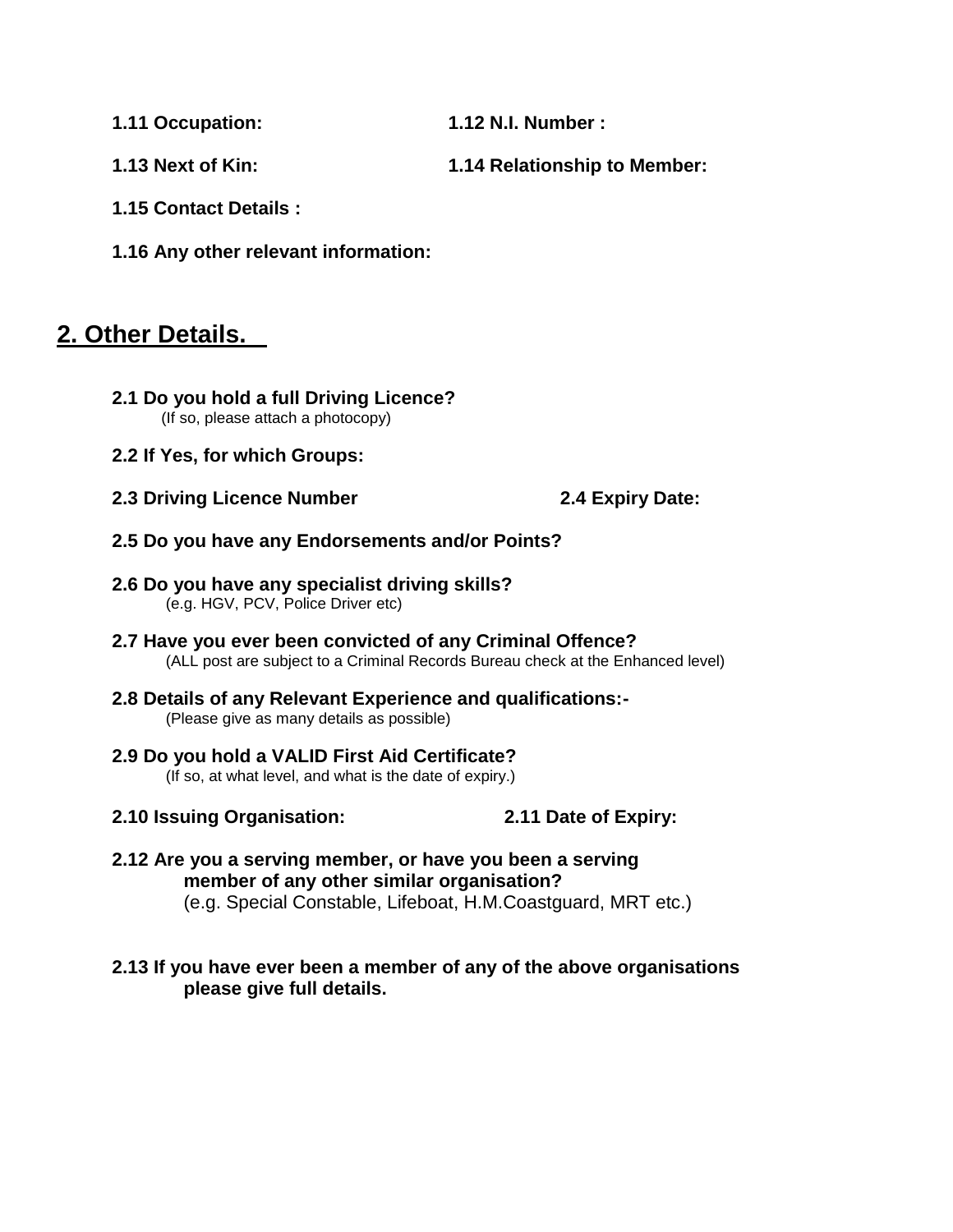# **3. Medical Details. (Optional)**

### **ALL information will be treated in the Strictest Confidence.**

- **3.1 Have you ANY medical conditions, which we should be aware of?** (e.g. Heart Conditions, Asthma, Allergies, Diabetes, Epilepsy etc.)
- **3.2 What is your Blood group?**
- **3.3 Do you wish to make us aware of any other conditions that you may have?**

## **4. Miscellaneous.**

- **4.1 What Skills or Qualities could you offer the Association/**
- **4.2 Please give any other information that you feel may be useful.**

#### **4.3 Vehicle Details.**

**Make** (e.g. Renault, Ford.) **Model** (e.g. Laguna, Escort.)

**Colour Colour Colour Colour Registration Number** 

**4.4 Please give the Names and Addresses of 2 independent referees, who must not be related, and people of standing in the Community. e.g. Minister of religion, Police Officer, Justice of the Peace etc.)**

**1) 2)**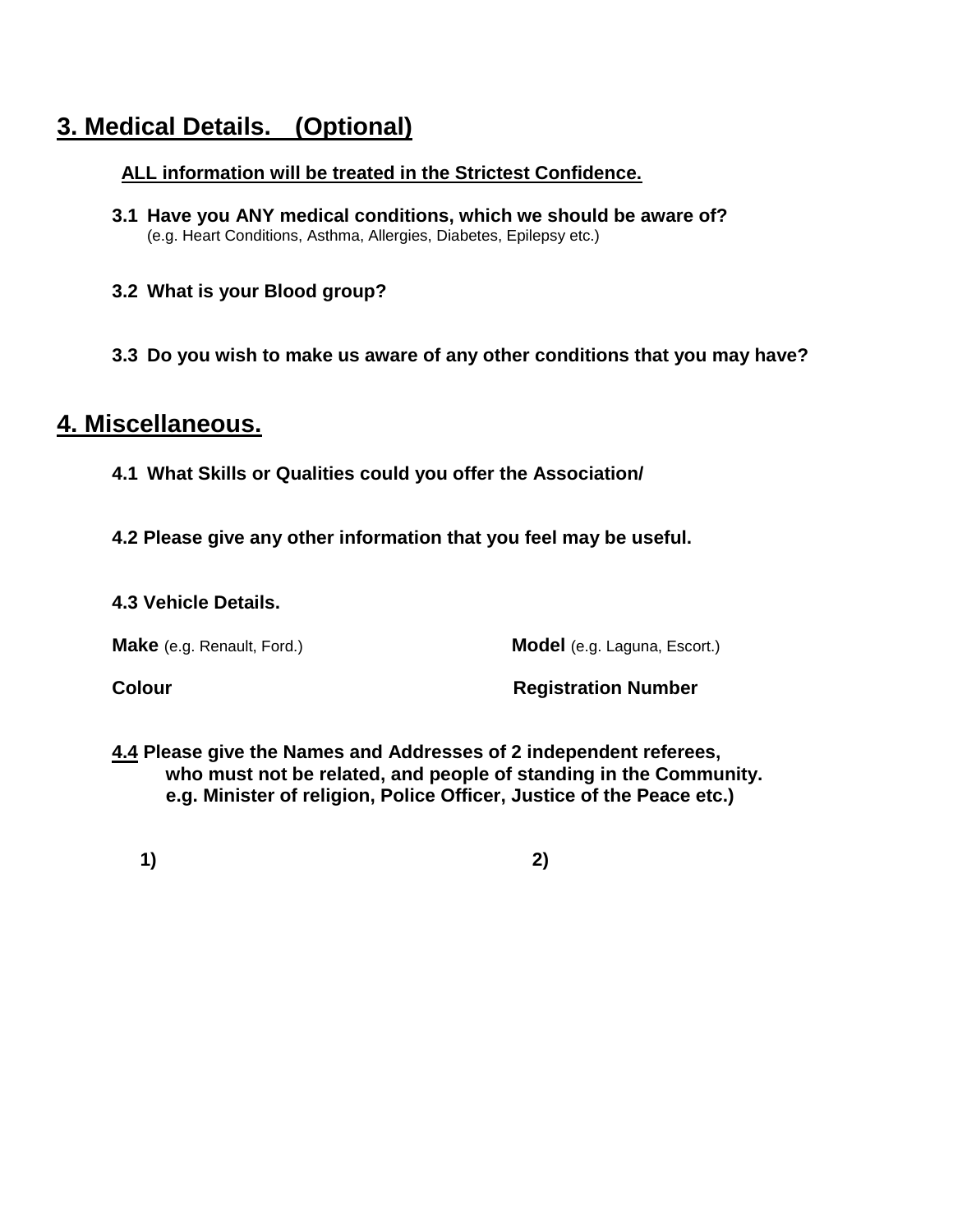# **CRB Checks:**

#### **5.1 For CRB and Validation purposes, Please provide photocopies of**

**TWO of the following documents.** (The originals may be required for viewing at a later date)

**Valid UK Passport Valid UK Driving Licence Birth certificate Valid Photo Identity Card** *(EU Countries* 

only)

**UK Firearms Licence.**

**5.2 Additionally, Please provide a photocopy of ONE of the following:-**

| <b>Marriage Certificate</b>                                      | <b>Valid TV Licence</b>                   |
|------------------------------------------------------------------|-------------------------------------------|
| Valid motor Insurance Certificate                                | <b>Valid Vehicle RegistrationDocument</b> |
| <b>Certificate of British Nationality</b>                        | <b>Valid NHS Card</b>                     |
| <b>Examination Certificate (e.g. GCSE, NVQ) Connexions Card.</b> |                                           |

#### **5.3 PLUS ONE of the following with your current Name and Address shown.** (All no less than 3 Months old.)

**Store Card Statement Bank or Building Society Statement Utility Bill** (Gas, Electric or Telephone.) **Credit Card Statement**

**Mail Order Catalogue Statement Mail Order Catalogue Statement Addressed Payslip. Document from any Government or Local Authority Department**

# **6. Declaration.**

- **6.1 I apply to become a member of CAVRA.**
- **6.2 I undertake to comply with the terms of membership, duties, conduct and discipline relating to membership of CAVRA.**
- **6.3 I undertake that whilst on duty and so long as I remain a member, to carry out directions of the Officers and their deputies.**
- **6.4 I accept that the first twelve (12) Months of membership will be regarded as provisional and enrolment will not be confirmed unless this period is completed satisfactorily.**
- **6.5 I also agree to familiarise myself with the relevant Health & Safety**